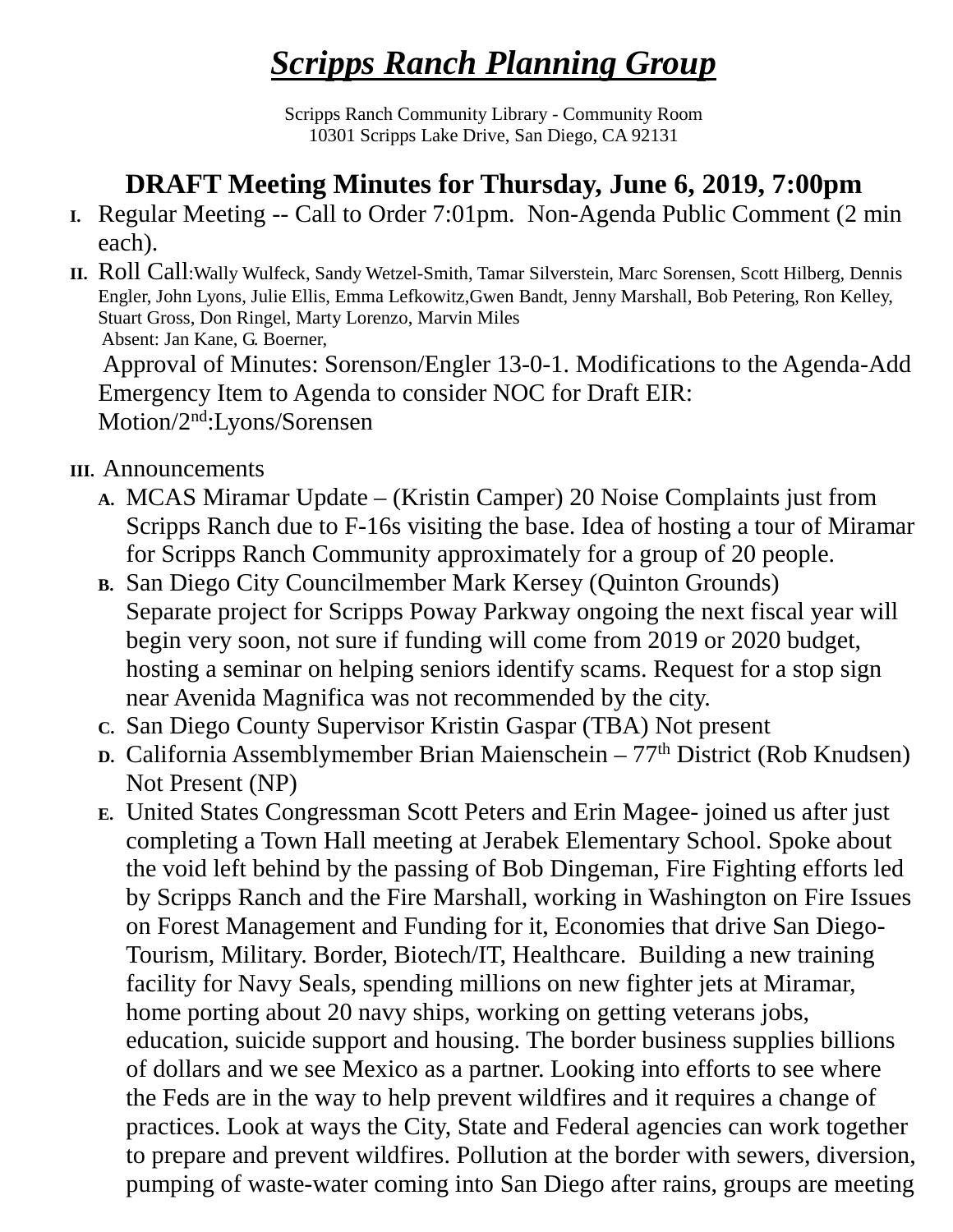to figure out how to address this issue. Debate over spending money on a system in a country where you don't have any control, we have history of giving funding to Mexico to address the problem and not having the problem addressed appropriately. There are many proposals and discussions on how to address the problem. Enforcement by private lawsuits is not enforcement to address issues that require fixing. Housing Shortage planning to build higher density, trolley extension \$2 billion, agrees with placing buildings at every transit stop, the zoning may wipe out any single family housing within a  $\frac{1}{2}$ mile of transit stops, there is a lot more work to be done, parking takes up too much space, these projects allow consumers to make a choice. Look at projects that have solved some of these problems in order to understand both sides.

- **F.** San Diego City Attorney (A. Council) NP
- **G.** Miramar Ranch North Planning Committee (L.Burley) met and took action on both bills SRPG also took action on last meeting, Monarch applied for a map waiver for a subdivision of property up to 8 parcels to get funding for low income housing, required to do studies over in order to have a map waiver. The Innovations Academy exit is postponed to June 2020, raised medians for traffic calming on Spring Canyon Road, CIP items-Replacement Gazebo, lighting for Butterfly Park, playground equipment add/replace, next meeting in August.

**IV.** Information and Action Items:

- **A.** Transit Oriented Housing EIR NOP Comments: Assess the traffic impact of Zero Parking at all of the transit stops, if Zero parking ordinance and allow developers to develop no parking buildings, this will impact traffic/parking on surrounding communities. Analyze impact on commercial properties is also needed. Motion/2nd:Lyons/Kelley 'Wally to prepare comments and submit to city before the July 5th deadline'. 16-0-0 **Pass**
- **B.** Action. Capital Improvements Program (CIP) for FY21-25. Review of the list current and suggested, status update CIP/funded fully/not going forward/Going Forward, reclaimed water/pure water/ Hendrix Pond and the need for pumps. School District and City proposal to work together for a Pedestrian Bridge for SR High School. We need to vote and prioritize projects ranked 1-5 tonight. Motion/2nd: #1 Build Fire Station: Ellis/Lyons **18-0-0 PASS** #2 Pedestrian Bridge
	- #3 Hendrix Pond Reclaimed Water
	- #4 Stonebridge Parkway Improvements
	- #5 Library Parking Lot
	- Motion/2nd: Priorities **18-0-0 PASS**
- **V.** Reports: